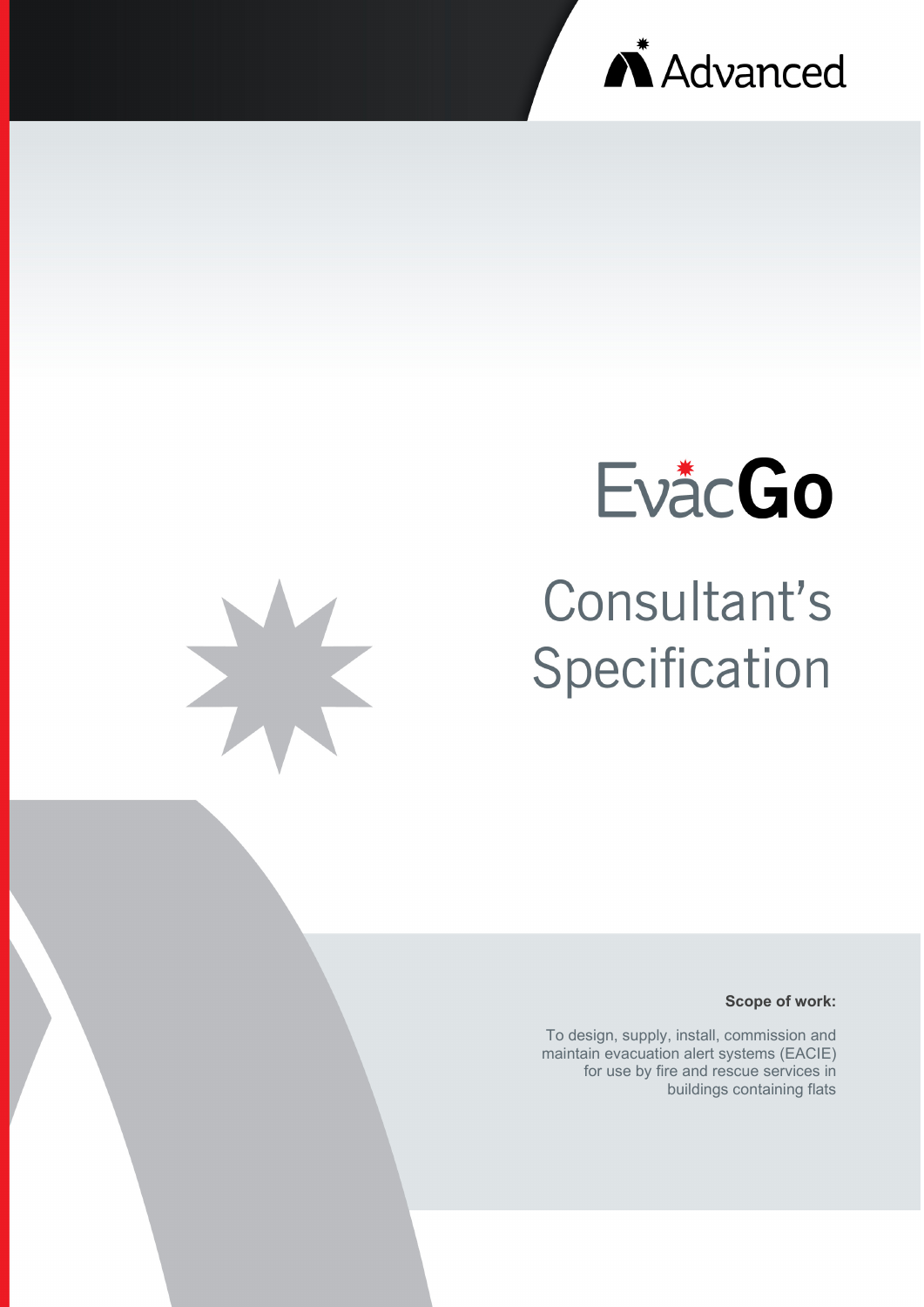The EvacGo system shall include all materials, equipment and wiring required to install the complete evacuation alert system. The system shall include but not be limited to one or more control panels, audible and visual alarm indicating devices and relays.

The system components shall fully support the Axis EN device protocol.

The installation shall include the laying of all cables required for connection of the alarm indicating and other devices, along with connections to the power supply as appropriate to the design. All cabling shall conform to the requirements and recommendations of the control panel manufacturer in line with your current COP. Any openings/chasings in walls, ceilings or floors shall be made good.

The system shall be designed such that no more than 80% of the available signalling / loop capacity is employed to allow for future requirements or changes to the system.

Normative references:

| EN54-1:2011                   | Introduction                     |
|-------------------------------|----------------------------------|
| EN54-2:1997 +A1:2006          | Control and indicating equipment |
| EN54-3:2001 +A1:2002 +A2:2006 | Audible alarm devices            |
| EN54-4:1997 +A1:2002 +A2:2006 | Power supply equipment           |
| EN54-17:2005                  | Short-circuit isolators          |
| EN54-18:2005                  | Input/output devices             |
| EN54-23:2010                  | Visual alarm devices             |
| EN54-25:2008                  | Components using radio links     |
|                               |                                  |
| <b>BS8629</b>                 | Code of Practice                 |
| BS8629:2019                   | Code of Practice                 |

The operation and functions described in this document are for guidance only.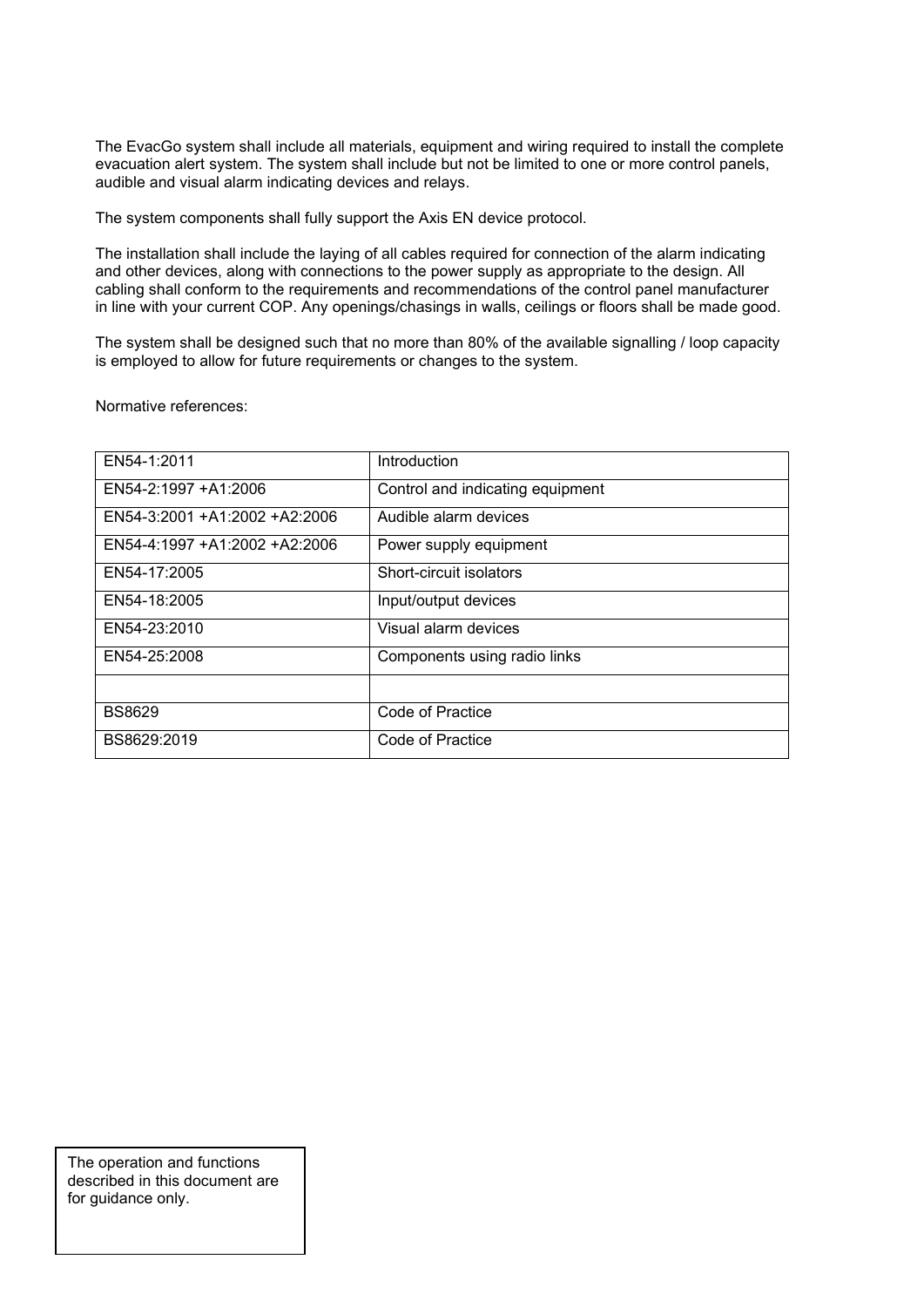The EvacGo evacuation alert system shall be designed, installed and commissioned in accordance with the BS-8629:2019 Code of Practice and BS-5839: Part1:2017.

The responsible company should be able to demonstrate their competence to design, install and commission the system, e.g. by certification to BAFE SP207, LPS1014 or another applicable national scheme.

The equipment manufacturer shall operate a quality management system in accordance with ISO 9001:2000. In addition, the equipment shall be manufactured under a recognised factory control procedure such as the Vds scheme.

All evacuation alert devices used shall be independently certified as complying with the relevant EN54 standard.

# **Standards applicable to the 'Evacuation Alert Control & Indicating Equipment' (EACIE)**

# **Enclosure/cabinet**

The vandal-resistant cabinet shall be constructed of high-tensile steel finished to RAL 9006 silver grey and shall be certified to STS 205 Issue 4/BR2. A red label approximately 200 mm square with a flame symbol and the words "For Fire and Rescue Service Use Only" shall be firmly fixed to the front door of the EACIE.

#### **Locking mechanism**

The cabinet shall incorporate a high-security lock to EN 1303:2015. The locking mechanism shall be operated by copy-protected keys that are carried by the FRS, and the supply of spare or replacement keys shall be strictly controlled in order to prevent operation/access by unauthorised persons.

The Building Safety Manager shall ensure that keys used for maintenance purposes are controlled so that they are readily available to authorised/trained users. The Building Safety Manager shall also ensure that keys are available for maintenance purposes and are returned promptly after use.

The locking mechanism shall incorporate:

- Solid steel construction, with locking bars extending across lock body for additional strength.
- A patented cylinder system that provides four thousand million key combinations so that each lock is unique.
- Anti-drill cylinder formed of several composites of metal − HSS − Hard Soft System (patented) with anti-glue facility; cylinder cannot be extracted.
- Two anti-hacksaw locking bars each containing two hardened steel rollers.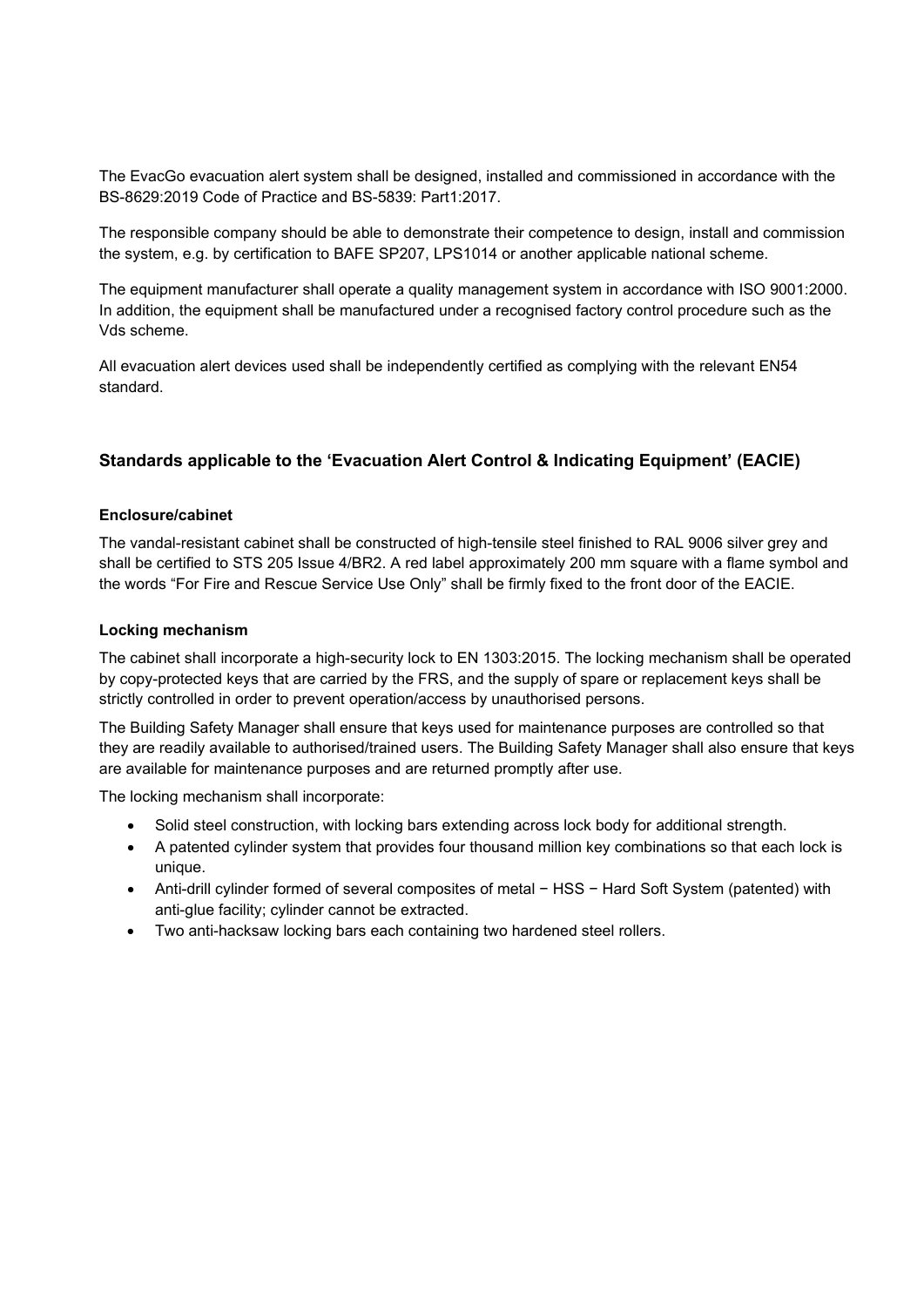# **EvacGo Control & Indicating Equipment (EACIE)**

#### **Functional description**

The EvacGo CIE shall be the central controller of the complete system. It shall receive and process analogue information from the evacuation alert devices, providing audible and visual indication of evacuation.

The EvacGo CIE cabinet will reveal controls and indicators for Fire and Rescue Service use only. Service and maintenance controls and indicators shall not be visible, and access provided via a dedicated key lock.

It shall be easy to configure all basic operating characteristics and variables through the virtual user interface on the CIE to satisfy the detection zone and output mapping of the building. A PC tool operating under the Windows™ operating system shall also be available to fully program the panel.

The EvacGo CIE shall support up to 240 address/devices on the signalling loop. The CIE shall fully support the sub-addressing capabilities of the relevant output devices.

The EvacGo CIE shall contain one to four signalling loop drivers depending on the system design requirements. Each signalling loop shall be capable of supplying at least 500mA of power for evacuation alert devices or any other output devices for DDA purposes.

The EvacGo CIE shall fully support the sub-addressing capabilities of loop devices incorporating this feature and any radio-based devices within the loop protocol.

The EvacGo CIE must provide system integrity thus ensuring:

- Enhanced monitoring of ALL loop circuits
- Detection of a fault which may not be visible until an alarm condition
- Ability to select/program for specified current consumption for individual circuits.

The EvacGo CIE shall provide a diagnostic monitoring feature for all signalling loop, alarm device output and auxiliary supply output circuits to monitor voltage, current load etc. This information shall be documented and available to view at Level 2. In addition, diagnostic monitoring of the signalling loop return current pulses shall be provided at Level 3.

The EvacGo CIE shall incorporate a real-time clock for time stamping events in the event history log and for scheduling of time-related functions.

A single EvacGo CIE shall have the capability to configure and operate 32 evacuation alert zones. In a network system, the overall system shall have the capability for up to 2000 zones.

All fault conditions (except CPU system fault) shall be non-latching.

It shall be possible to install a network communications card to allow the connection of up to 200 control panels or other peripheral devices. The network shall offer peer-to-peer operation and have a fault-tolerant capability. The time to propagate an evacuation alert condition across the network shall not exceed three seconds.

Updates to the EvacGo CIE operating software shall be simple to undertake and shall not require the use of replaceable components. The operating program and configuration memory shall be stored in non-volatile memory and shall not rely on batteries for retention. The EvacGo CIE shall incorporate separate microprocessors for signalling loop control and central operation.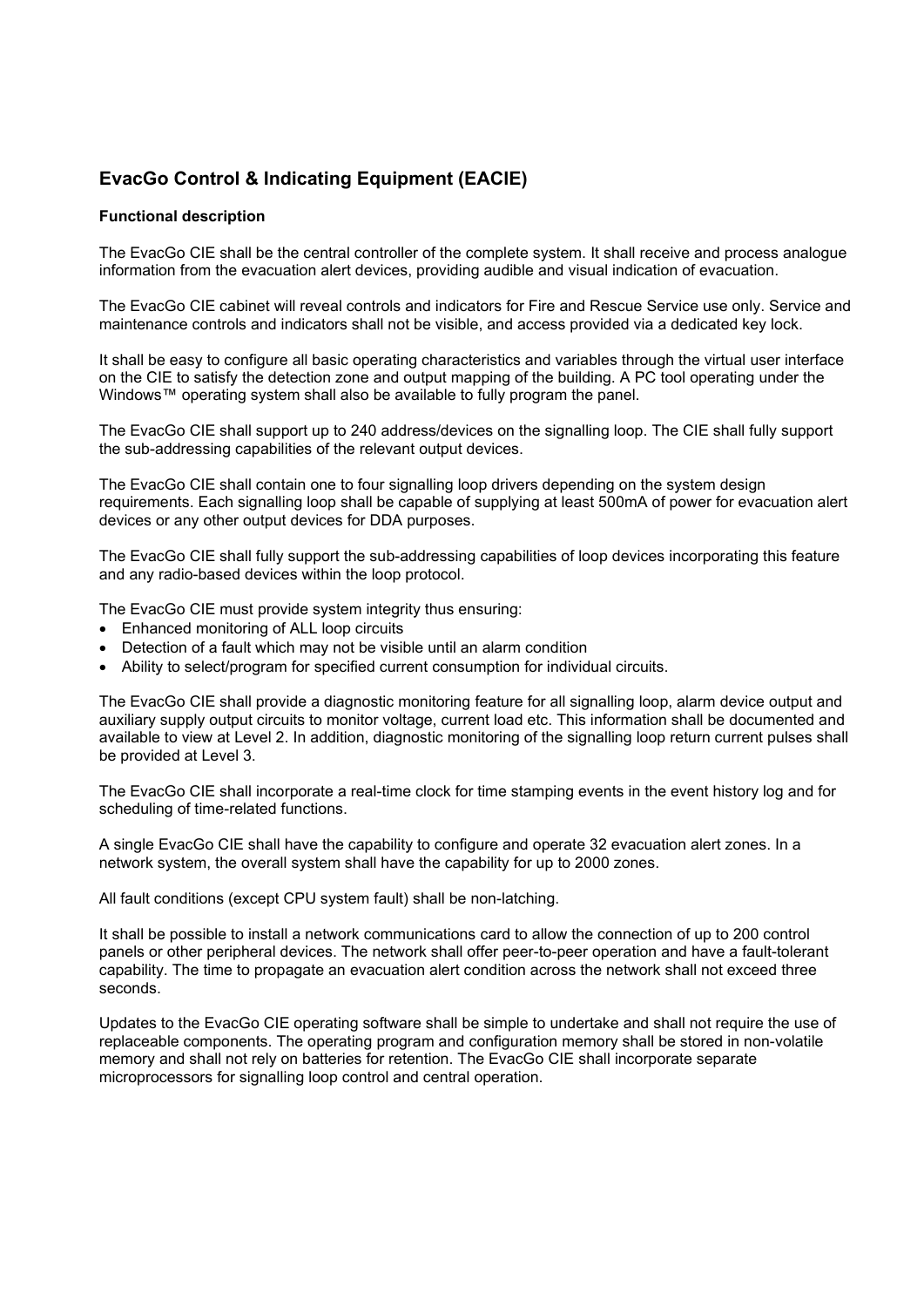#### **Panel construction**

The EvacGo CIE shall be of metal construction. It shall be capable of surface mounting. Wiring terminations are to be situated towards the rear of the unit.

The internal housing shall meet IP30 minimum ingress protection classification finished in RAL 7035. It shall not be possible to open the enclosure without a key or special tool.

#### **Panel indications**

The EvacGo CIE shall be equipped with a virtual display for service and maintenance use only.

The virtual display shall be simultaneously capable of indicating the presence of evacuation alerts, faults and tests in accordance with the requirements of EN54-2.

In addition, the virtual display should have the following minimum LED indicators provided in accordance with the requirements of EN54-2:

| Green  |
|--------|
| Red    |
| Yellow |
| Yellow |
| Yellow |
| Yellow |
| Yellow |
| Yellow |
| Yellow |
| Red    |
| Yellow |
| Yellow |
| Yellow |
| Yellow |
| Yellow |
|        |

#### **Firefighter controls**

The EvacGo CIE shall be provided with the following minimum manual controls:

- Silence fault button
- Evacuate toggle (sound alarms in evacuation zone)
- Green high-intensity LED indication for power healthy
- Yellow high-intensity LED indication for power fault
- Yellow high-intensity LED indication for general fault
- Red high-intensity LED indication for evacuate zone activated
- Yellow high-intensity LED indication for evacuation zone in fault
- Slide-in label for text location, customisable on site if required change by local fire brigade.

#### **Networking**

The EvacGo CIE shall be capable of networking up to 200 network nodes on a secure fault-tolerant network.

A zoning facility will allow the networked system to share up to 2000 zones and true peer-to-peer, cross-panel reporting, control and site-wide cause and effect functionality.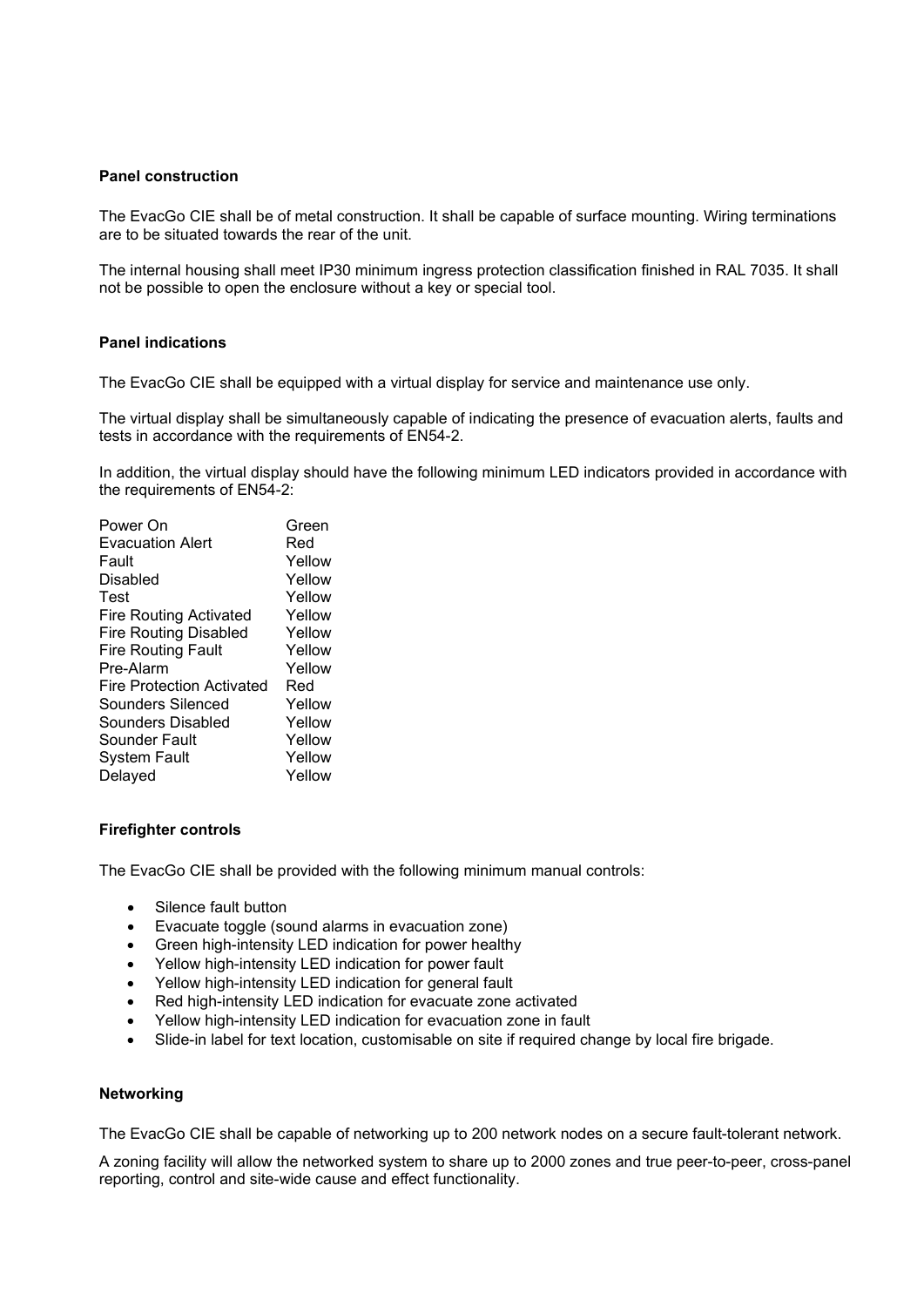Simply adding and connecting a network card will allow any node/control panel or remote terminal to be networked. All other nodes on the system will be instantly aware of a panel as soon as it is given a valid network node address, allowing additional panels to be added at any time with a minimum amount of reprogramming and the facility to prevent the transmission of fires or faults during commissioning on network systems.

For cause and effect, any input device can be programmed to operate any output device on any panel and, to simplify the programming, all the configuration data is contained within one user-friendly network configuration file.

# **Software**

A PC Configuration Tool shall be available for configuration of the EvacGo CIE and for retention of configuration data.

The PC Configuration Tool shall be graphically based and operate under Windows 10™ operating systems.

Software features shall include:

# **Configuration Tool**

- Virtual terminal
- Up to 200 configurable evacuation alert zones/output groups per panel.

#### **Service Tool**

- Download system information
- 5000 memory event log
- Provide a device history of every device last activated, tested, when created
- Extract event log information
- Provide operational defined reports in the event of an incident.

# **Configuration**

It shall be possible to configure ALL basic configuration parameters and settings from the EvacGo virtual display or from the PC Configuration Tool. Both serial and USB connections from the EACIE to the PC are to be available. It shall be permitted to configure enhanced/extended features and functions from the PC Configuration Tool only.

#### **Power supplies**

All power supplies (integral to the Evacuation Alert control panel or remote) shall be certified to EN54-4 and shall be capable of supporting 72-hour standby requirements. The EACIE shall have a built-in or remote battery temperature sensor. Battery voltage, temperature and charging voltage should be visible on the virtual display without the need to remove or measure any cables.

All power supplies shall be capable of operating from a mains supply of 200-240VAC 50/60Hz.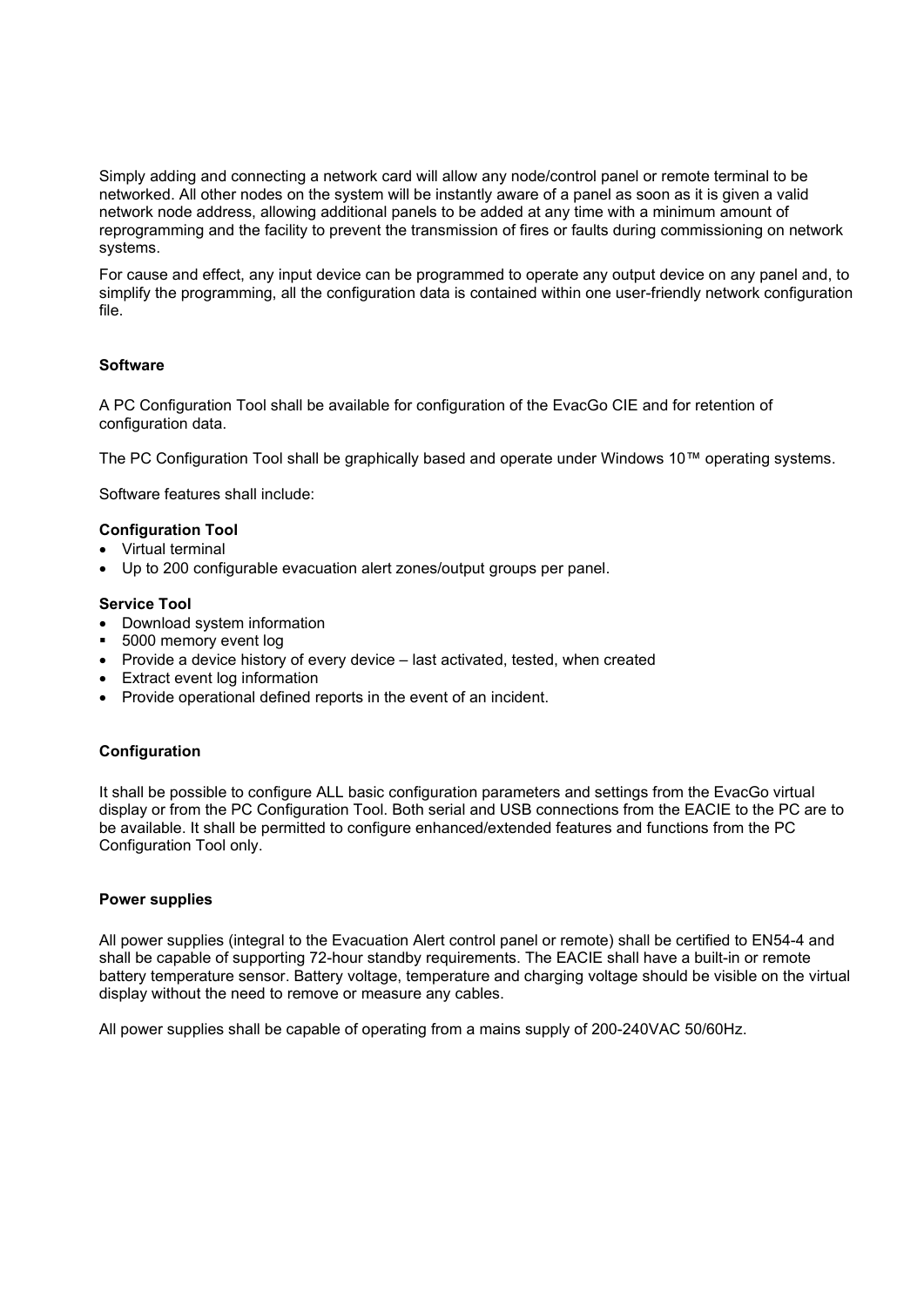# **Additional System Components**

#### **Service and maintenance**

Maintenance features included within each EvacGo CIE shall include:

- Dedicated key lock for maintenance use only
- Ability to provide device history for every device (date created, last test, last activated)
- Ability to view software versions of all PCBs on the control panel
- Ability to enable zone test(s) and sounder self-test
- Cross-network viewing of each panel's status
- Ability to view battery charger and temperature
- Ability to view loop voltages and current.

#### **Evacuation alert devices**

The system shall be compatible with, and fully capable of using, all of the features of the following AV detection, alarm indicating and other devices.

The devices shall be independently certified as complying with requirements of EN54 Part 3, 5, 7, 11, 13, 17, 18, 23 & 25. The independent approvals body shall be the British Standards Institute (BSI), Loss Prevention Certification Board (LPCB) or Vertrauen durch Sicherheit (VDS).

In addition to the basic requirements of EN54, the system shall offer the following optional features with requirements:

- The system must utilise digital transmission techniques combined with suitable error checking and fast response capability using flag setting and grouping options.
- All devices must use soft and safe addressing methods with the address held in non-volatile memory within the main body of the device.
- There must be provision on the addressable loop for a capacity of at least 240 separate device addresses, each with a capability for control and monitoring.
- All devices shall incorporate bi-directional short-circuit isolators, offer low current consumption of less than 100µA.
- The alarm devices shall be capable of being supplied in either red or white.

# **Output modules (DDA interface)**

The protocol must utilise digital transmission techniques combined with suitable error checking and fast response capability using flag setting and grouping options.

Devices must use soft and safe addressing methods with the address held in non-volatile memory within the main body of the device.

The device shall provide bi-colour LED status indication under panel control that can flash green if preferred under normal conditions, but which will illuminate red under alarm activation.

Devices shall incorporate bi-directional short-circuit isolators.

The line modules must offer low current consumption of less than 250µA in quiescent and nominal 6mA in alarm conditions.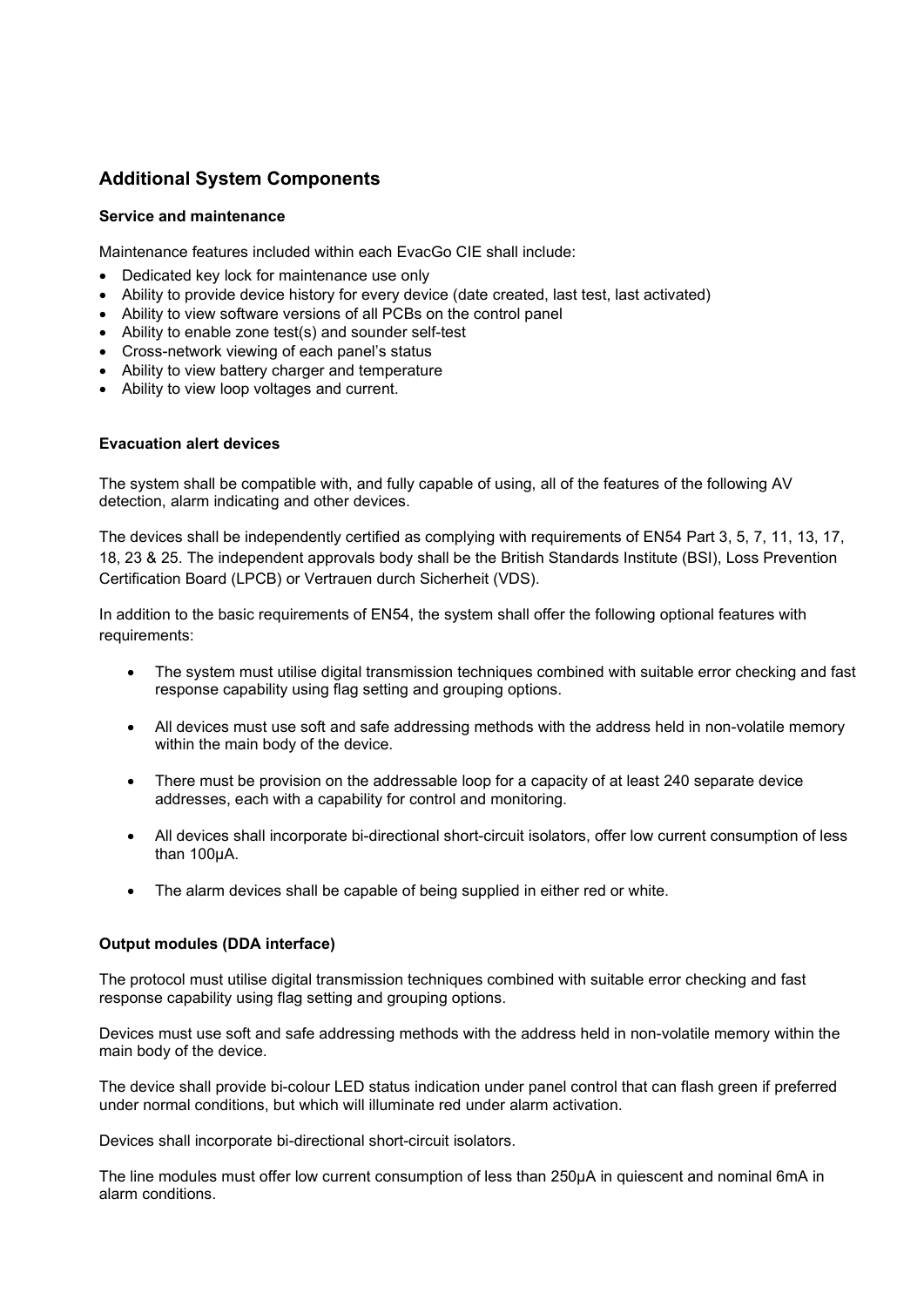The line modules shall be third-party certified to both EN54-18 and EN54-17.

The output module variants should include both volt-free changeover relay and fully supervised load switching versions, both rated 30VDC 2A.

The device shall allow interrogation remotely via the panel or via a hand-held programmer to determine status and production data.

Line modules shall be available in a choice of mechanical housings to cater for different application needs, including surface-mount and mini "in box" options.

Line modules shall be provided with pluggable terminal blocks to aid field-wiring termination.

Device software shall feature a distinctive type ID to allow the panel configuration software to identify the device type for group monitoring and control purposes.

#### **Wall sounders**

The protocol must utilise digital transmission techniques combined with suitable error checking and fast response capability using flag setting and grouping options.

The device must use soft and safe addressing methods with the address held in non-volatile memory within the main body of the device.

Devices shall incorporate bi-directional short-circuit isolators.

The wall sounder must offer low current consumption of less than 100µA in quiescent and nominal 5mA in alarm conditions.

The wall sounder shall be third-party certified to both EN54-3 and EN54-17 (latest editions).

The wall sounder shall provide facility for volume adjustment together with a maximum sound pressure output of up to 100dBA.

The wall sounder shall provide a choice of up to 32 tone settings enabled via software selection through the panel configuration.

Sounder tones shall be capable of being synchronised under panel control.

The device shall allow interrogation remotely via the panel or via a hand-held programmer to determine status and production data.

The wall sounder shall be designed to operate over a system loop voltage range of 15 to 30VDC.

The wall sounder shall provide a surface-mount capability with a back box that incorporates 20mm cable gland connection options.

The wall sounder body shall be moulded from impact-resistant red thermoplastic and IP65 rated as standard.

Device software shall feature a distinctive type ID to allow the panel configuration software to identify the device type for group monitoring and control purposes.

#### **Intelligent wireless devices**

All wireless communication shall operate within the radio frequency band 868 whilst offering a choice of at least seven channels within the waveband. Wireless devices shall provide interference monitoring with automatic channel hopping to ensure successful transmission and receipt of communications. The wireless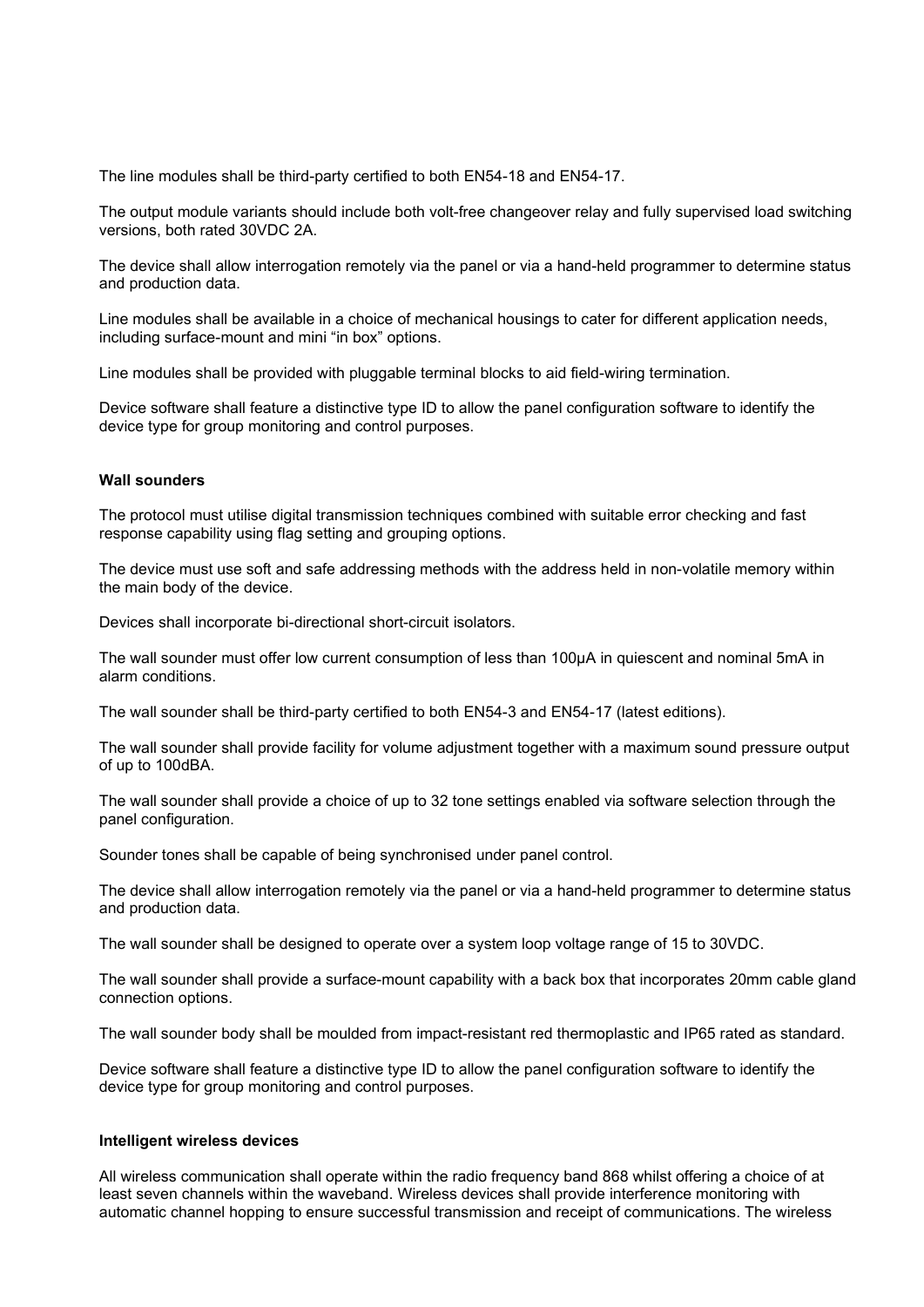devices shall incorporate power management software to automatically increase signal strength if required or reduce power to optimise battery life when possible (with programmable override).

All wireless devices shall communicate to the central CIE via wired translator interfaces that transfer wireless messages to the addressable loop and vice versa.

All wireless devices shall be individually addressable.

All wireless traffic shall be encrypted using a proprietary protocol for security and increased system integrity.

# **Wire to wireless translator interface**

The wire to wireless translator devices shall be compliant with and third-party certified by a recognised notified body to both EN54-25 and EN54-18 (and EN54-17 if appropriate).

Translators shall be low-current devices that are powered directly from the addressable loop.

Translators shall act as interfaces between the compatible addressable control panel and a number of addressable wireless devices.

The form of communication between translator and wireless devices shall be bi-directional for enhanced monitoring and control functionality.

The translator shall incorporate a digital display to provide status information, reinforced by LED indicators to aid system maintenance.

It shall be possible to undertake basic configuration tasks using programming buttons designed for engineer access.

A dedicated software program provided by the manufacturer shall provide comprehensive engineer system configuration and monitoring capabilities.

The translator housing shall be protected to IP65 levels to enable mounting in a variety of environmental conditions.

It shall be possible to configure at least 32 wireless devices to each translator.

Translators shall use two orthogonally-positioned aerials to maximise communication efficiency within an application.

#### **Wireless wall sounders**

Wireless devices shall be compliant with and third party-certified by a recognised notified body to both EN54- 25 and EN54-3.

Wireless devices shall be powered by readily-available primary cells that will support the device fully for at least two years before triggering a first battery-fault condition.

Wireless devices shall be powered by both a primary and secondary battery such that the secondary battery can guarantee full functionality for a period of at least two months after an initial battery low-power fault is generated.

Wireless devices shall provide interference monitoring with automatic channel hopping to ensure successful transmission and receipt of communications.

Wireless devices shall incorporate power-management software to automatically increase signal strength if required or reduce power to optimise battery life when possible (with programmable override).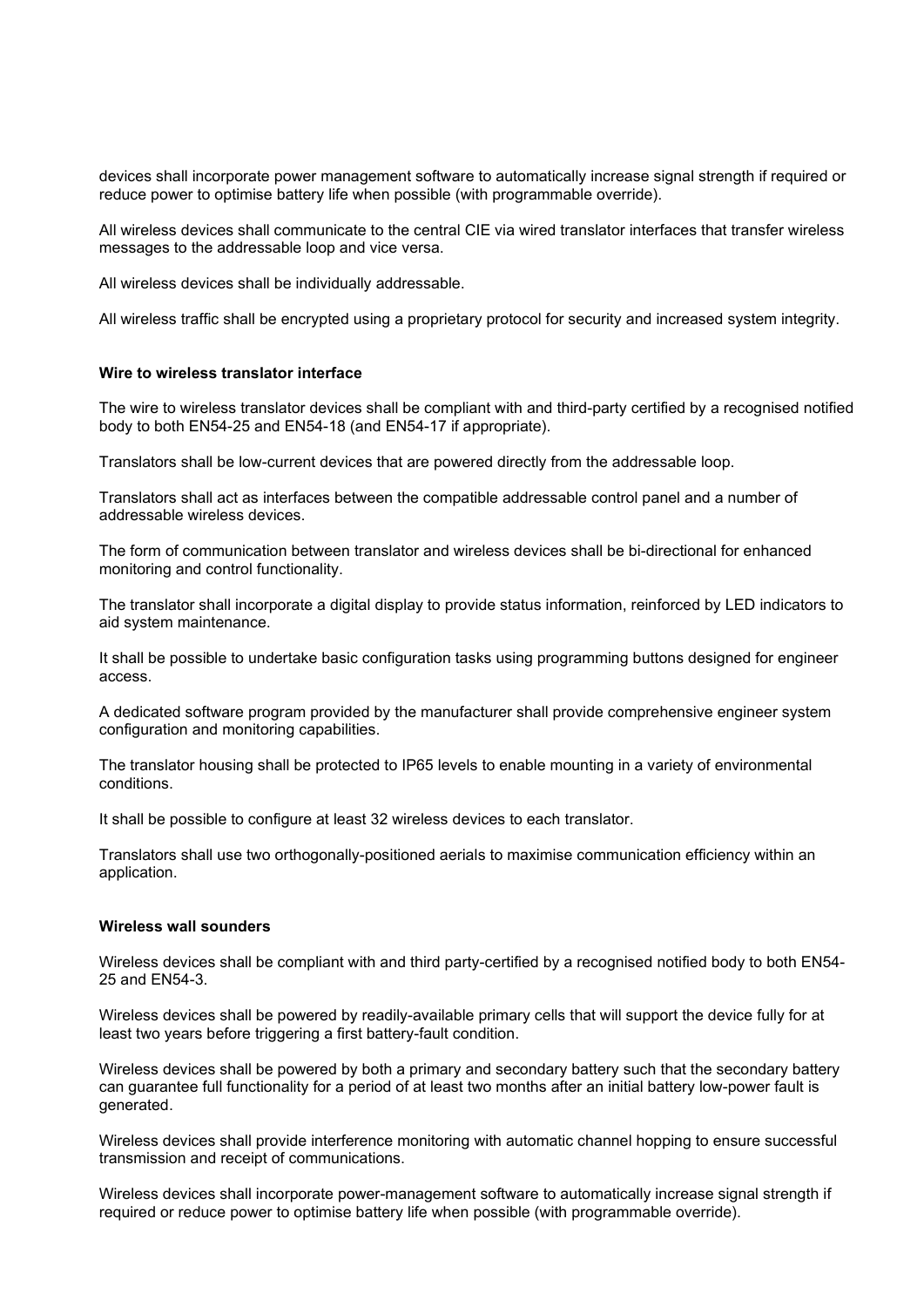Wireless devices shall communicate to the central CIE via wired translator interfaces that transfer wireless messages to the addressable loop and vice versa.

Wireless devices shall be individually addressable.

It shall be possible for service engineers to monitor signal strength levels from each wireless device using dedicated computer software provided by the manufacturer.

All wireless traffic shall be encrypted using a proprietary protocol for security and increased system integrity.

Wireless wall sounders shall incorporate an internal status LED indicator.

Wireless wall sounders shall provide a nominal maximum sound pressure output in excess of 98dB.

Wireless wall sounders shall have provision to adjust both sound volume and tone.